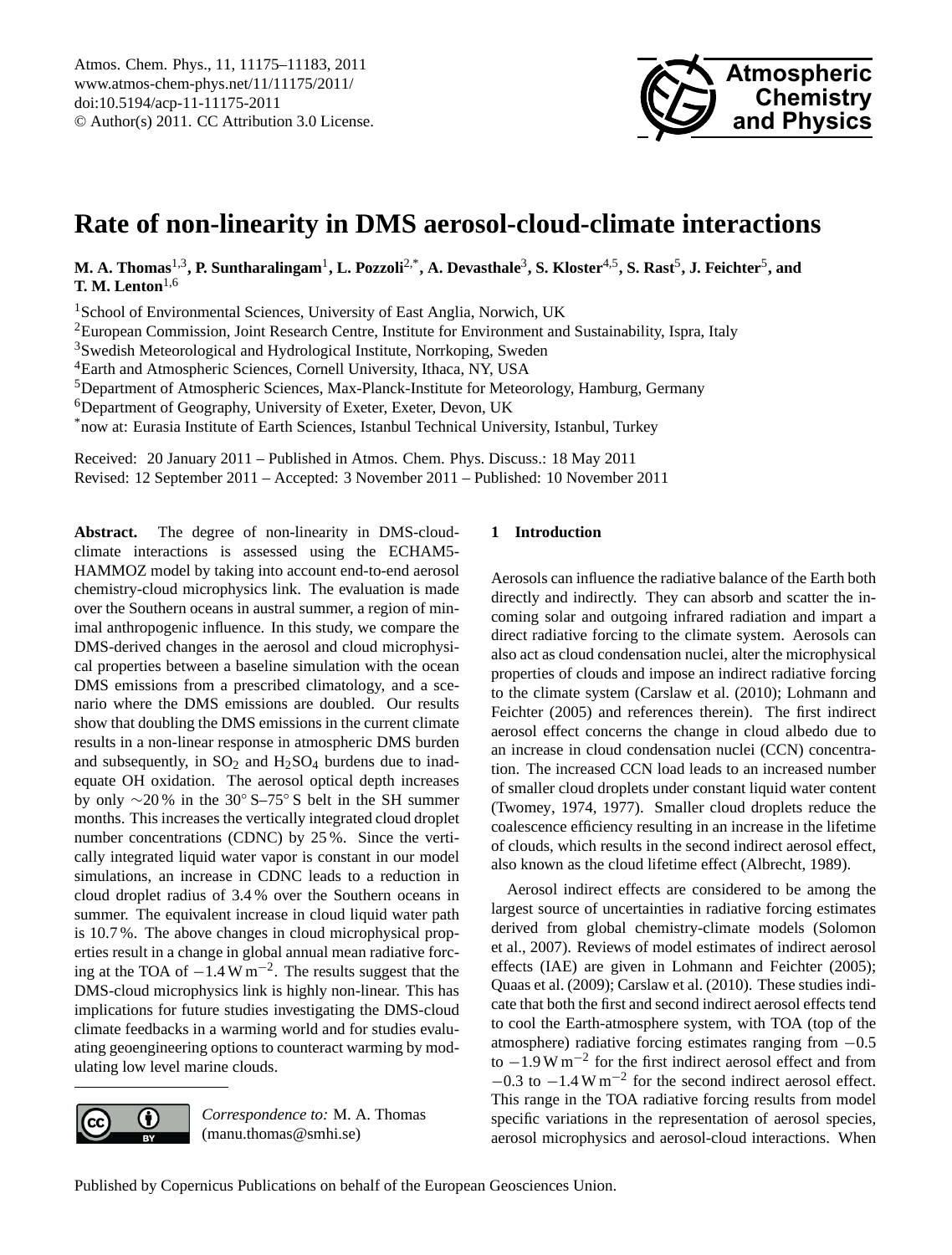these models are constrained by satellite data, the forcing is estimated as  $-0.7 \pm 0.4 \,\mathrm{W m^{-2}}$  [\(Quaas et al.,](#page-7-2) [2009\)](#page-7-2).

Modulating cloud microphysical properties via first and second order indirect aerosol effects by the introduction of additional aerosols that can act as cloud condensation nuclei is one of the many methodologies suggested to counteract warming. It is proposed that this can be done either by artificially and mechanically spraying sea salt aerosols in the atmosphere or by stimulating DMS aerosol-cloud feedback by iron fertilization (for example, the recent studies by [Boyd](#page-6-2) [\(2008\)](#page-6-2); [Jones et al.](#page-7-3) [\(2009\)](#page-7-3); [Korhonen et al.](#page-7-4) [\(2010\)](#page-7-4); [Wingenter et al.](#page-8-2) [\(2007\)](#page-8-2); [Woodhouse et al.](#page-8-3) [\(2008\)](#page-8-3)). However, these studies focus only a particular part of the DMS aerosol-cloud-climate feedback loop often ignoring the underlying non-linearities in aerosol-cloud interactions. Our study would provide estimates of the degree of non-linearity expected in aerosol-cloud interactions in order to evaluate indirect aerosol radiative forcing more accurately.

Some earlier studies have noted potential non-linearity in aerosol-CDNC formation pathways. For example, [Pandis](#page-7-5) [et al.](#page-7-5) [\(1994\)](#page-7-5) and [Russell et al.](#page-7-6) [\(1994\)](#page-7-6) show that under low DMS emissions, the DMS-CCN link is non-linear due to heterogeneous reactions on sea salt; the link is likely to be linear in pristine marine conditions when DMS fluxes are higher  $(>2.5 \,\mathrm{\mu mol\,m^{-2}\,d^{-1}})$ . More recently, in the context of geoengineering, [Woodhouse et al.](#page-8-3) [\(2008\)](#page-8-3) have demonstrated that the conversion of DMS to aerosol and CCN does not scale linearly and can not be represented by a simple production efficiency. By increasing the DMS sea water concentrations five fold, a 1.4 % increase in CCN was simulated over the Southern oceans, compared to a 10 % increase estimated by [Wingenter et al.](#page-8-2) [\(2007\)](#page-8-2). Using a fully coupled atmosphereocean climate model, [Jones et al.](#page-7-3) [\(2009\)](#page-7-3) and [Rasch et al.](#page-7-7) [\(2009\)](#page-7-7) examined the impact of directly increasing CDNC in the low level marine stratocumulus cloud regions by setting the CDNC in the models to 375 cm<sup>-3</sup> and 1000 cm<sup>-3</sup> respectively, thereby suggesting methods that may help to override the effects of global warming, though the response was not uniform globally. Instead of imposing an increase of CDNC, [Korhonen et al.](#page-7-4) [\(2010\)](#page-7-4) used a global aerosol transport model to quantify the change in droplet number concentrations resulting from an increase in sea salt emissions as prescribed by [Salter et al.](#page-7-8) [\(2008\)](#page-7-8); they showed that the pathway from the emissions to CDNC formation was non linear because of the dilution and removal of particles from the atmosphere, and also because the injection of a large number of accumulation mode particles suppressed cloud supersaturation. The regional median CDNC in their study in the seeded regions range from  $246-314 \text{ cm}^{-3}$  which is much lower than the CDNC values assumed by [Latham et al.](#page-7-9) [\(2008\)](#page-7-9) and [Jones](#page-7-3) [et al.](#page-7-3) [\(2009\)](#page-7-3).

While deriving motivation from the above results, the present study extends them by using a global aerosolchemistry-cloud microphysics-climate model (ECHAM5- HAMMOZ) that accounts directly for the process based linkages between DMS emissions, aerosol formation, and cloud microphysics. We will evaluate the degree of non-linearity in the downstream formation of sulphate, in aerosol optical depth (AOD), in cloud microphysical properties such as CDNC, CD effective radii, liquid water path, and in TOA radiative forcing.

## **2 Model, experimental set up and methodology**

Details of the configuration of our DMS-sulfate aerosol simulations using ECHAM5-HAMMOZ were presented in [Thomas et al.](#page-7-10) [\(2010\)](#page-7-10). The performance of the different model components of ECHAM5-HAMMOZ model was evaluated in several studies. The aerosol module, ECHAM5- HAM was evaluated extensively by [Stier et al.](#page-7-11) [\(2005\)](#page-7-11) and the chemistry component, ECHAM5-MOZ by [Auvray et al.](#page-6-3) [\(2007\)](#page-6-3), [Rast et al.](#page-7-12) [\(2011\)](#page-7-12) and [Pozzoli](#page-7-13) [\(2007\)](#page-7-13). The modeled aerosol optical depth in Southern Hemisphere was in good agreement when compared with satellite observations [\(Stier](#page-7-11) [et al.,](#page-7-11) [2005;](#page-7-11) [Pozzoli et al.,](#page-7-14) [2008b\)](#page-7-14). The size distribution, number concentration and optical properties are reproduced well by the coupled model, though the agreement is better near the surface than in the upper troposphere. The annual mean burdens of the aerosol species simulated by ECHAM5- HAMMOZ was more or less similar compared to those simulated by ECHAM5-HAMMOZ model [\(Pozzoli et al.,](#page-7-14) [2008b\)](#page-7-14). Regional improvements in the sulfate composition over Europe and US was noted with ECHAM5-HAMMOZ, primarily, due to the interactive calculation of OH concentrations in ECHAM5-HAMMOZ compared to the climatological values used in ECHAM5-HAM. Aerosol-cloud interactions are parameterized using the cloud microphysics scheme described in [Lohmann et al.](#page-7-15) [\(2007\)](#page-7-15). A prognostic equation is used to describe the relationship between aerosol number concentration and cloud droplet nucleation. This equation accounts for the microphysical processes such as nucleation, autoconversion, self-collection, accretion by rain and snow, freezing and evaporation of cloud droplets. The autoconversion rate of cloud droplets to form raindrops is important for the cloud lifetime effect and is parameterized based on cloud liquid water mass mixing ratio and the cloud droplet number concentration [\(Khairoutdinov and Kogan,](#page-7-16) [2000\)](#page-7-16). The nucleation rate of cloud droplets is based on the total number of aerosols, the updraft velocity and a factor, which takes the aerosol composition and size spectrum into account [\(Chuang](#page-6-4) [and Penner,](#page-6-4) [1995\)](#page-6-4). The cloud fraction is predicted based on the parameterization scheme by [Tompkins](#page-7-17) [\(2002\)](#page-7-17). The effective radius for cloud droplets is obtained from the mean volume radius and a simple parameterization of the dispersion effect that depends on the cloud droplet number concentration [\(Peng and Lohmann,](#page-7-18) [2003\)](#page-7-18). [Lohmann et al.](#page-7-19) [\(1999,](#page-7-19) [2007\)](#page-7-15) evaluated the cloud microphysical variables and a realistic agreement was found between modeled and observed mean liquid water path, CDNC and effective radius.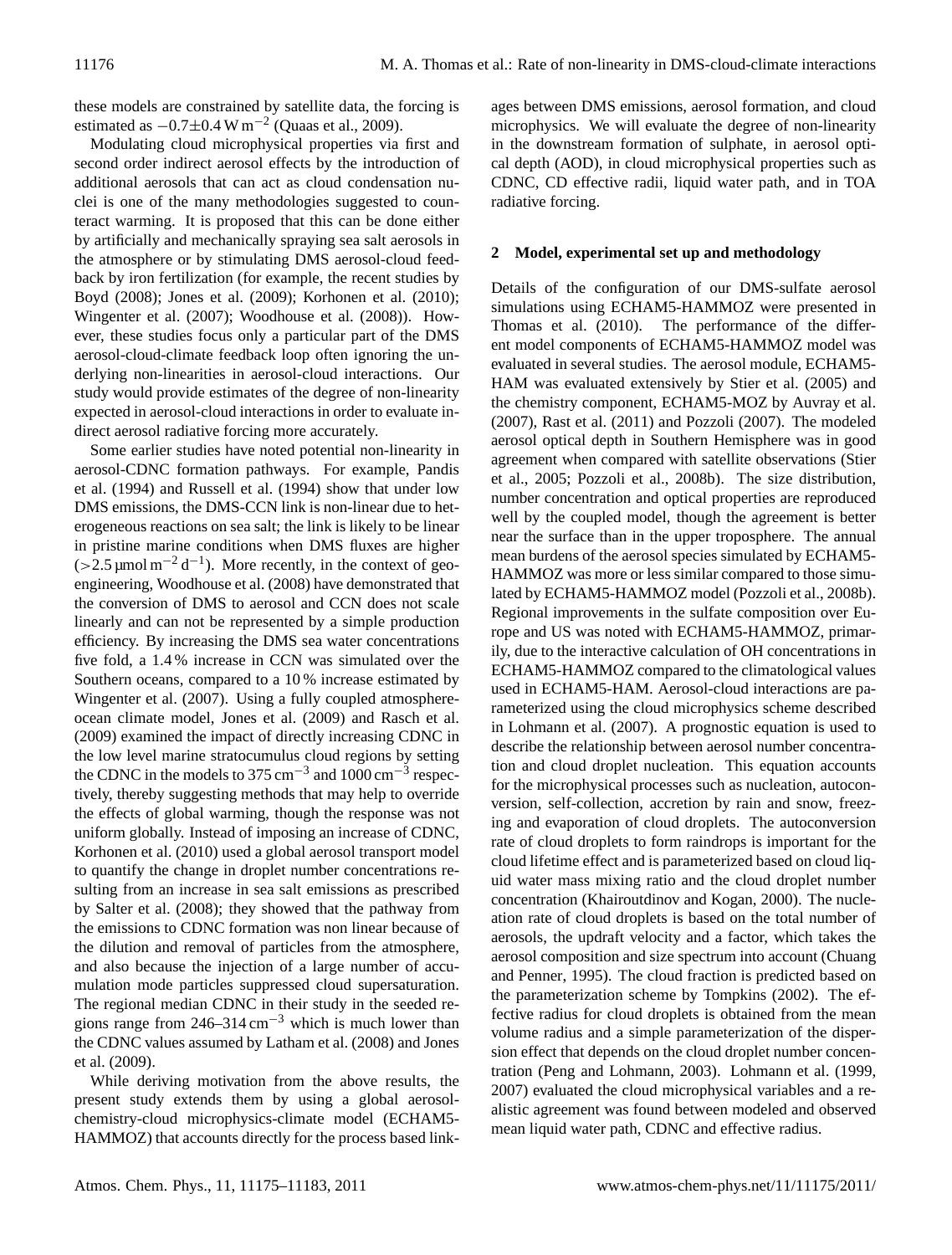In [Thomas et al.](#page-7-10) [\(2010\)](#page-7-10), the relevant parameters such as the DMS flux to the atmosphere, sulfate distribution and cloud microphysical variables were evaluated. The simulated global annual DMS flux to the atmosphere was estimated to be 23.3 Tg(S)  $yr^{-1}$  and agrees well with the estimates of [Boucher et al.](#page-6-5) [\(2003\)](#page-6-5) that used the same gas exchange parameterization of [Nightingale et al.](#page-7-20) [\(2000\)](#page-7-20) and [Kettle and](#page-7-21) [Andreae](#page-7-21) [\(2000\)](#page-7-21) DMS climatology. The seasonal variation in modeled nssSO42<sup>−</sup> in our baseline simulation (CTRL) over the southern oceans is comparable to those of [Gondwe et al.](#page-6-6) [\(2003\)](#page-6-6) who estimated a 7–8 times increase in summer DMS emissions compared to winter. The simulated CD effective radii and cloud liquid water path agree closely with satellite data, but, the model seems to overestimate the CDNC over the 30◦ S–60◦ S latitude belt in summer.

Simulations are performed with T42L31 (∼2.8×2.8◦ and 31 levels from surface to 10 hPa) resolution by nudging the model with the ECMWF ERA-40 meteorological fields for the year 1999/2000. In [Thomas et al.](#page-7-10) [\(2010\)](#page-7-10), two simulations were carried out: [1] "CTRL" simulation for which the ocean DMS sea water concentrations were prescribed from the [Ket](#page-7-21)[tle and Andreae](#page-7-21) [\(2000\)](#page-7-21) climatology and [2] a "wo ODMS" simulation with no ocean DMS emissions. In the present study, we perform, in addition, a 12-month simulation (December 1999–November 2000) in which the ocean DMS sea water concentrations is doubled (referred to as "2X\_ODMS", hereafter in the text). Other emissions include anthropogenic and wildfire  $SO_2$ , black carbon and organic carbon form the background aerosol concentrations, and are held fixed in our simulations in addition to the interactively computed sea salt and dust emissions. Over the Southern oceans, in addition to DMS emissions, the dominant aerosol species are wind generated sea spray particles which in the model, is parameterized following [Monahan et al.](#page-7-22) [\(1986\)](#page-7-22) scheme (for particles in the range  $0.1$  to  $10 \mu m$ ) and [Smith and Harrison](#page-7-23) [\(1998\)](#page-7-23) scheme (for the coarse particle range). The DMS-sea salt interactions in the model are described in detail in [Thomas](#page-7-10) [et al.](#page-7-10) [\(2010\)](#page-7-10). The organic emissions from the oceans are not included in our study though [Wingenter et al.](#page-8-4) [\(2004\)](#page-8-4) hypothesized that an increase in non-methyl hydrocarbons may increase the local lifetimes of short lived gases such as DMS by competing for OH. Our analysis mainly focuses on the Southern ocean region, where anthropogenic influence is minimal and during SH summer months when low level clouds are prevalent.

We evaluate the impact of changes in DMS emissions on cloud microphysical properties and radiative forcing using the following diagnostics.

 $DIAG1 = [(CTRL - wo\_ODMS)/wo\_ODMS] \times 100\%$ 

 $DIAG2 = [(2X_ODMS - wo_ODMS)/wo_ODMS] \times 100\%$ 

 $DIAG3 = [(2X_ODMS - CTRL)/CTRL] \times 100\%$ 

The diagnostics, DIAG1 and DIAG2 give the mean percentage change in the present day DMS emissions and in a doubled DMS scenario relative to a scenario with no DMS emissions. The comparison of DIAG1 and DIAG2 would give insight in to the non-linearity of the system. The DIAG3 measure is the mean percentage change in the aerosol parameters and cloud microphysics when the ocean DMS is doubled with respect to the present day DMS emissions.

#### **3 Results and discussion**

#### **3.1 Non-linearity in DMS-aerosol chemistry link**

The seasonal cycle and magnitude of the ocean DMS flux to the atmosphere in a doubled DMS sea water concentrations case and in the CTRL simulation averaged over the Southern oceans and globally is shown in Fig. [1.](#page-3-0) The seasonality in the fluxes follow that of the CTRL simulation, except that the magnitude is doubled. In the 2X ODMS case, the mean DMS emissions in austral summer is about  $8.17 \times 10^{-12}$  Kg(S) m<sup>-2</sup> s<sup>-1</sup> when averaged over the 30◦ S–75◦ S latitudinal belt compared to a value of  $4.08 \times 10^{-12}$  Kg(S) m<sup>-2</sup> s<sup>-1</sup> in the CTRL simulation. The mean winter fluxes are respectively around  $1.36 \times 10^{-12}$  Kg(S) m<sup>-2</sup> s<sup>-1</sup> and  $0.7 \times 10^{-12}$  Kg(S) m<sup>-2</sup> s<sup>-1</sup> in 2X ODMS simulation and CTRL simulations. Globally, the austral summer mean (annual mean) DMS flux to the atmosphere ranges from  $1.95 \times 10^{-12}$  Kg(S) m<sup>-2</sup> s<sup>-1</sup>  $(1.45 \times 10^{-12} \text{Kg(s)} \text{m}^{-2} \text{ s}^{-1})$  in the CTRL simulation to  $3.91 \times 10^{-12}$  Kg(S) m<sup>-2</sup> s<sup>-1</sup> (2.90×10<sup>-12</sup> Kg(S) m<sup>-2</sup> s<sup>-1</sup>) in the 2X ODMS simulation, indicating a linear response. However, the atmospheric DMS burden for the austral summer mean months averaged over the southern latitude belt is 0.034 Tg(S) in the CTRL run (the global annual mean atmospheric DMS burden in CTRL is  $0.050 \text{ Tg}(S)$  and  $0.106$ Tg(S) in the 2X ODMS run. The DMS burden is tripled when the ocean DMS emissions are doubled. This means that DMS is not converted to  $SO<sub>2</sub>$  by OH oxidation in 2X\_ODMS at same rate as in the CTRL. OH concentration is not sufficient to oxidize all the DMS when the emissions are doubled, so DMS accumulates, resulting in a three fold increase in the DMS burden.

The diagnostics for  $SO_2$  and  $H_2SO_4$  column burdens, vertically integrated activated particle number concentration and AOD are presented in Table [1](#page-3-1) during the mean austral summer months over 30° S–75° S mean latitude belt (The absolute numbers for the above mentioned parameters in wo ODMS, CTRL and 2X ODMS simulations are given in Table S1 in the Supplement.). Relative to the wo ODMS emissions, both  $SO_2$  and  $H_2SO_4$  burden increases by approximately 118 % in the CTRL simulation. This points out to the efficient conversion of  $SO_2$  to  $H_2SO_4$  or in other words, there is sufficient OH to facilitate the conversion of the  $SO<sub>2</sub>$ to  $H<sub>2</sub>SO<sub>4</sub>$ . However, the percentage increase is 294.5 % and 180.6 % respectively for  $SO_2$  and  $H_2SO_4$  column burdens in the 2X ODMS simulation. A non-linear response is evident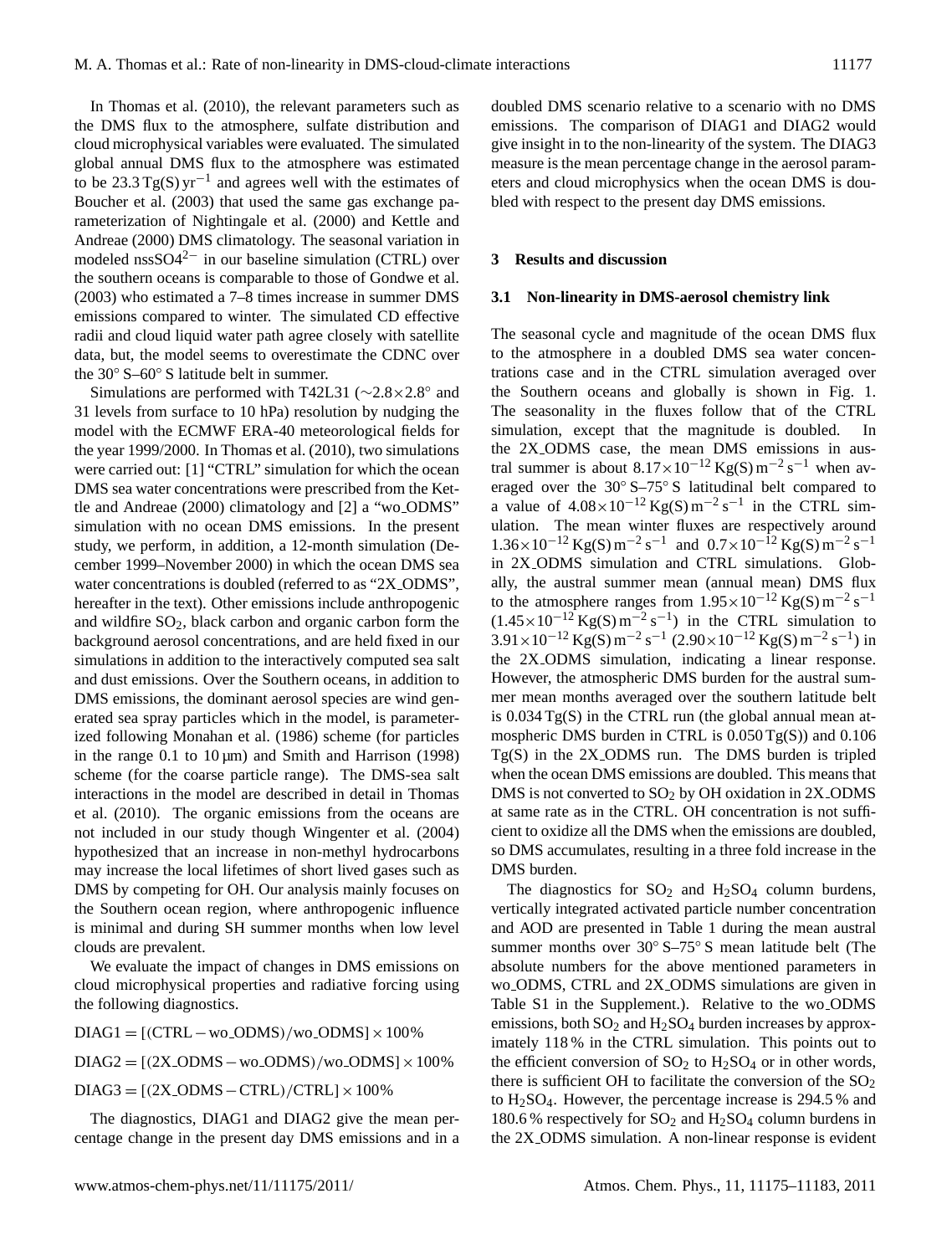

<span id="page-3-0"></span>**Fig. 1.** Time series of ocean DMS emissions in Kg(S) m<sup>-2</sup> s<sup>-1</sup> in the 2X\_ODMS (open circled line) and CTRL (plain line) simulations (a) averaged over 30 $\degree$  S–75 $\degree$  S and (b) averaged globally. The emissions are multiplied by 10<sup>12</sup>.

in both  $SO_2$  and  $H_2SO_4$  burdens. In DIAG3, the increase in **Table 1.** Percent burdens of  $SO_2$  and  $H_2SO_4$  concentrations are 80.9% and [2008a;](#page-7-24) [Stier et al.,](#page-7-11) [2005;](#page-7-11) [Feichter et al.,](#page-6-7) [1996\)](#page-6-7) which is furwhich increases by almost seven orders of magnitude as the increases which rapidly gets converted to sulfate aerosol by nucleation ish the  $\mathrm{SO}_2$  in-cloud oxidation). In our simulations the sulfate pro-<br>fline M sition (dry,wet and sedimentation) ratio, 2X<sub>-</sub>ODMS/CTRL the median rac is lower than 2. This means that there is a lower produc-  $AOD$  at  $0.55 \mu$ tion of  $SO_4$  from gas phase oxidation. The higher percentage  $\qquad$  the CTRL sim increase in  $SO_2$  concentrations compared to the  $H_2SO_4$  is tion for the S only 28.2 % respectively in the 2X ODMS simulation compared to the CTRL simulation. The relatively small percentage increase in all the diagnostics in the  $H<sub>2</sub>SO<sub>4</sub>$  burden compared to the  $SO_2$  burden and the non-linearity can be explained as follows: the atmospheric DMS is converted to  $SO_2$  by the reactions with OH and  $NO_3$  [\(Pozzoli et al.,](#page-7-24) ther oxidized to  $H_2SO_4$ .  $SO_2$  is at the equilibrium between the gas- and aqueous- phases, the total dissolved  $SO<sub>2</sub>$  depends on its partial pressure and the Henry's law constant, pH increases from 1 to 8. In the gas-phase, the reaction with the OH radical is dominant, produces sulfuric acid  $(H_2SO_4)$ , and condensation. The  $SO<sub>2</sub>$  dissolved in the aqueous-phase produces sulfate aerosol when oxidized by  $O_3$  and  $H_2O_2$ duction in the liquid phase is very much linear (not shown here) with doubling ocean DMS emissions. Also, the depobecause of the lower OH oxidation taking place and hence,  $SO<sub>2</sub>$  accumulates, thereby exhibiting a non-linear response in  $SO_2$  and  $H_2SO_4$  burdens to the doubling of ocean DMS.

The vertically integrated number of activated particles over the southern oceans in austral summer increase by 116.7 % in CTRL simulation and 179.2 % in 2X ODMS simulation relative to the wo ODMS. It can be seen that the rate of increase is not doubled and does not scale up with the doubling of DMS emissions, hence the pathway is nonlinear. The number of activated particles is calculated based on the supersaturation and updraft velocity that depends nonlinearly on the total aerosol number and their size distribution and chemical composition. The number of activated particles

<span id="page-3-1"></span>**Table 1.** Percentage mean (DJF mean) change in DIAG1, DIAG2 and DIAG3 for  $(a)$  SO<sub>2</sub> column burden  $(b)$  H<sub>2</sub>SO<sub>4</sub> column burden **(c)** vertically integrated number of activated particles (Num act) and (d) aerosol optical depth (AOD) at  $0.55 \,\mu m$  averaged over  $30^\circ$  S– 75◦ S.

| Diagnostics       | SO <sub>2</sub> | $H_2SO_4$ | Num_act | AOD  |
|-------------------|-----------------|-----------|---------|------|
| DIAG1             | 118.1           | 119.0     | 116.7   | 23.1 |
| DIAG <sub>2</sub> | 294.5           | 180.6     | 179.2   | 50.3 |
| DIAG <sub>3</sub> | 80.9            | 28.2      | 28.9    | 20.6 |

increase by only 28.9 % with the doubling of ocean DMS compared to the CTRL simulation. This is due to the saturation effect whereby enhanced aerosol concentrations diminish the supersaturation hindering activation of aerosol particles [\(Boucher and Lohmann,](#page-6-8) [1994\)](#page-6-8).

In the model, AOD is obtained from a look up table of offline Mie calculations given the complex volume weighted mean refractive index of each aerosol mode taking into consideration all the aerosol components and aerosol water and the median radius. The resulting zonal mean DMS derived AOD at 0.55 µm for the latitude belt  $30^{\circ}$  S–75° S is 0.1636 in the CTRL simulation and 0.2013 in the 2X ODMS simulation for the SH summer months. The percentage increase in AOD in the 2X ODMS simulation with respect to the CTRL simulation and also, for DIAG1 and DIAG2 diagnostics are presented in Table [1.](#page-3-1) The AOD is indirectly coupled to aerosol numbers and mass through size distribution, composition and mixing state. The percentage increases in AOD in DIAG1 and DIAG2 are 23.1 % and 50.3 %. Relative to the no DMS emission scenario, the AOD is mostly doubled when the emissions in the CTRL simulation are doubled, indicating a linear behavior. However, DIAG3 shows that with a doubling of model ocean DMS, the model AOD increases by ∼ 20 % over the SH summer months in the 30◦ S–75◦ S belt relative to the CTRL simulation. Here, a non-linear response is seen when the emissions are doubled in the CTRL scenario.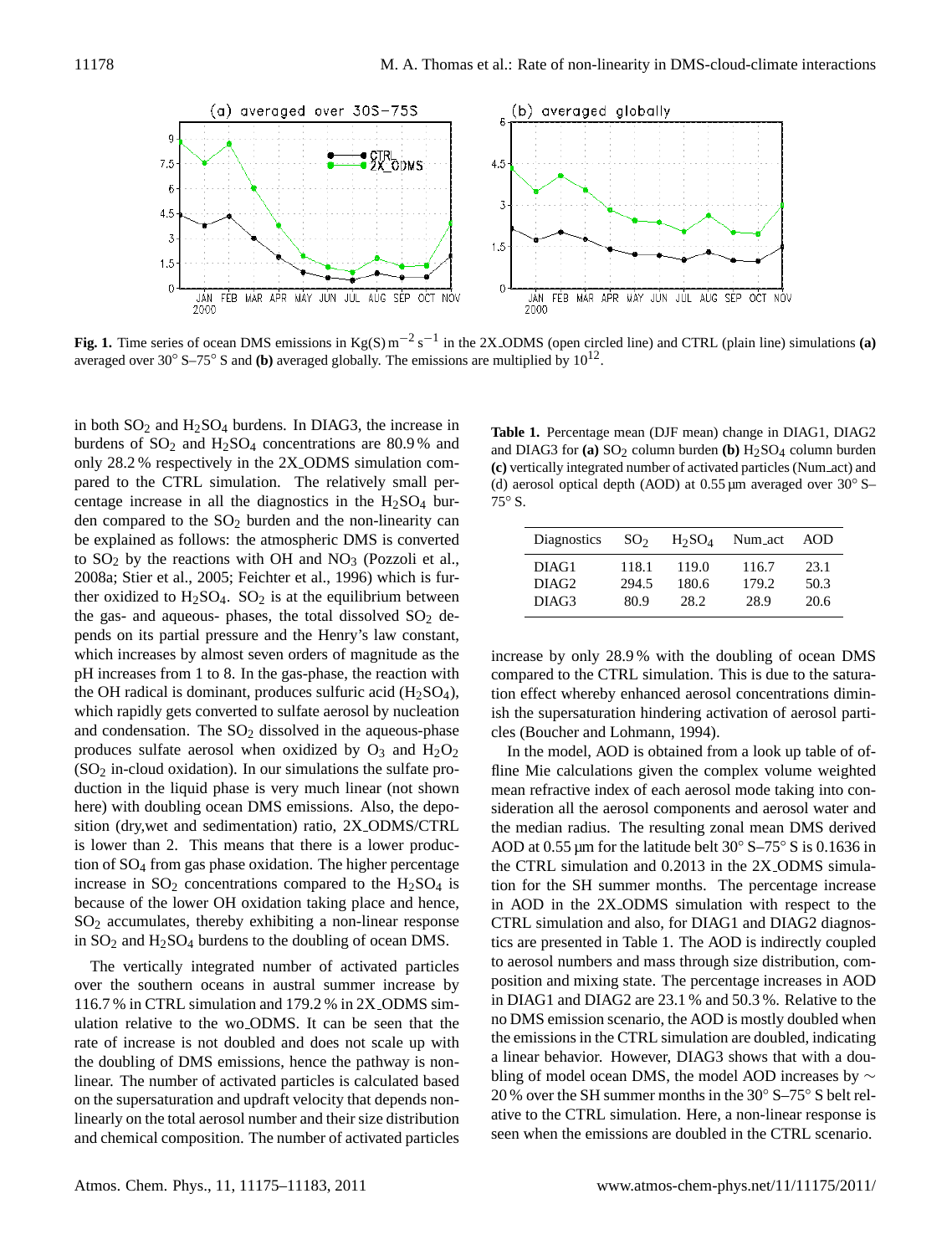<span id="page-4-1"></span>**Table 2.** Percentage mean change in DIAG1, DIAG2, DIAG3 for zonally averaged CDNC burden over 30◦ S–75◦ S latitudinal belt.

| December<br><b>Diagnostics</b><br>January |       |       | February<br>March |       |                   |          |         |          |         |
|-------------------------------------------|-------|-------|-------------------|-------|-------------------|----------|---------|----------|---------|
| DIAG1                                     | 103.9 | 12.9  | 14.2              | 83.0  | Diagnostics       | December | January | February | March   |
| DIAG <sub>2</sub>                         | 160.3 | 165.8 | 169.5             | 135.1 | DIAG1             | $-6.32$  | $-5.96$ | $-6.04$  | $-5.36$ |
| DIAG3                                     | 27.7  | 24.9  | 25.8              | 28.5  | DIAG <sub>2</sub> | $-9.16$  | $-8.36$ | $-9.03$  | $-7.90$ |
|                                           |       |       |                   |       | DIAG3             | $-3.04$  | $-256$  | $-3.18$  | $-268$  |



<span id="page-4-0"></span>shown as absolute values in **(a)** CTRL simulation denoted by the black line (b) wo ODMS simulation denoted by the red line and (c) 2X ODMS simulation denoted by the green line. The variables are multiplied by  $10^{-11}$ . **Fig. 2.** Latitudinally averaged (30◦ S–75◦ S) time series (December 1999–November 1999) of the vertically integrated CDNC  $(1 m^{-2})$ 

doubling of the ocean DMS flux. We also discuss the vari-**Sect** 2 The following subsections describe in detail the changes in the modeled cloud microphysical properties (such as CDNC burden, CD effective radii and cloud liquid water path) for a ation in the top of the atmosphere all sky radiative forcing. The changes are evaluated based on the diagnostics given in Sect. 2.

## **3.2** Non-linearity in cloud microphysical link

## **3.2.1 CDNC burden**

Southern oceans [30° S–75° S] is presented in Fig. 2 for the CTRL simulation (black line), wo ODMS simulation (red The zonally averaged CDNC burden averaged over the line) and for the 2X ODMS simulation (green line). An increase in CDNC burden in both CTRL and 2X ODMS simulations compared to the wo ODMS simulation is clearly evident. This increase is more pronounced in the austral summer months, associated with the intense biological activity during this period of the year and a minimum in the austral winter months. Also, it has to be noted that the CDNC burden increases with the doubling of the DMS emissions. Summarized in Table [2](#page-4-1) for the SH summer months, averaged over the 30◦ S–75◦ S latitude belt, the CDNC burden is increased by 165 % for the 2X ODMS and 110 % for the CTRL compared to the simulation with no DMS emissions

<span id="page-4-3"></span>**Table 3.** Percentage mean change in DIAG1, DIAG2, DIAG3 for the zonally averaged CD effective radii over 30° S–75° S latitudinal belt. **DIAG3** 27.7 24.9 25.8 28.5

|                   | Diagnostics December January February |         |         | March   |
|-------------------|---------------------------------------|---------|---------|---------|
| DIAG1             | $-6.32$                               | $-5.96$ | $-6.04$ | $-5.36$ |
| DIAG <sub>2</sub> | $-9.16$                               | $-8.36$ | $-9.03$ | $-7.90$ |
| DIAG <sub>3</sub> | $-3.04$                               | $-2.56$ | $-3.18$ | $-2.68$ |



<span id="page-4-2"></span>**Fig. 3.** Same as in Fig. [2,](#page-4-0) but, for, the cloud droplet effective radii  $(\mu m)$ .

(DIAG1 and DIAG2 respectively). This indicates that the processes governing the CDNC formation are non-linear, as the CDNC burden does not scale with the DMS emissions. The vertically integrated atmospheric liquid water remains constant in all these simulations which is one of the reasons why while the DMS emissions increase two fold, the droplet number concentrations increase by only 25 % over the 30<sup>°</sup> S− 75◦ S latitude belt during SH summer (refer DIAG3 in Table [2\)](#page-4-1) due to the saturation effect explained in the previous section and is in sync with the change in the number of activated particles. [Boucher and Lohmann](#page-6-8) [\(1994\)](#page-6-8) used an empirical relationship in their indirect effect parameterization between CDNC and sulfate mass and showed that an increase in CDNC with increasing aerosol load can take place only in relatively clean air. Globally, the CDNC burden increases by only 13.2 % (13.1 %) when the DMS emissions are doubled when averaged over DJF months (averaged annually).

#### **3.2.2 CD effective radii**

In Fig. [3](#page-4-2) we present variations in the cloud top cloud droplet effective radii in the CTRL (black), wo ODMS (red) and 2X ODMS (green) simulations. The droplet size reaches a maximum of 12.2 µm in the wo\_ODMS case during the austral summer months. In both the CTRL and 2X ODMS simulations, the droplet size is smaller (between  $10.5 \,\mu m$  and  $11.5 \,\mathrm{\mu m}$ ) compared to the droplet size with no ocean DMS emissions. Also, it is evident that the droplet radius is even smaller when the DMS is doubled compared to the DMS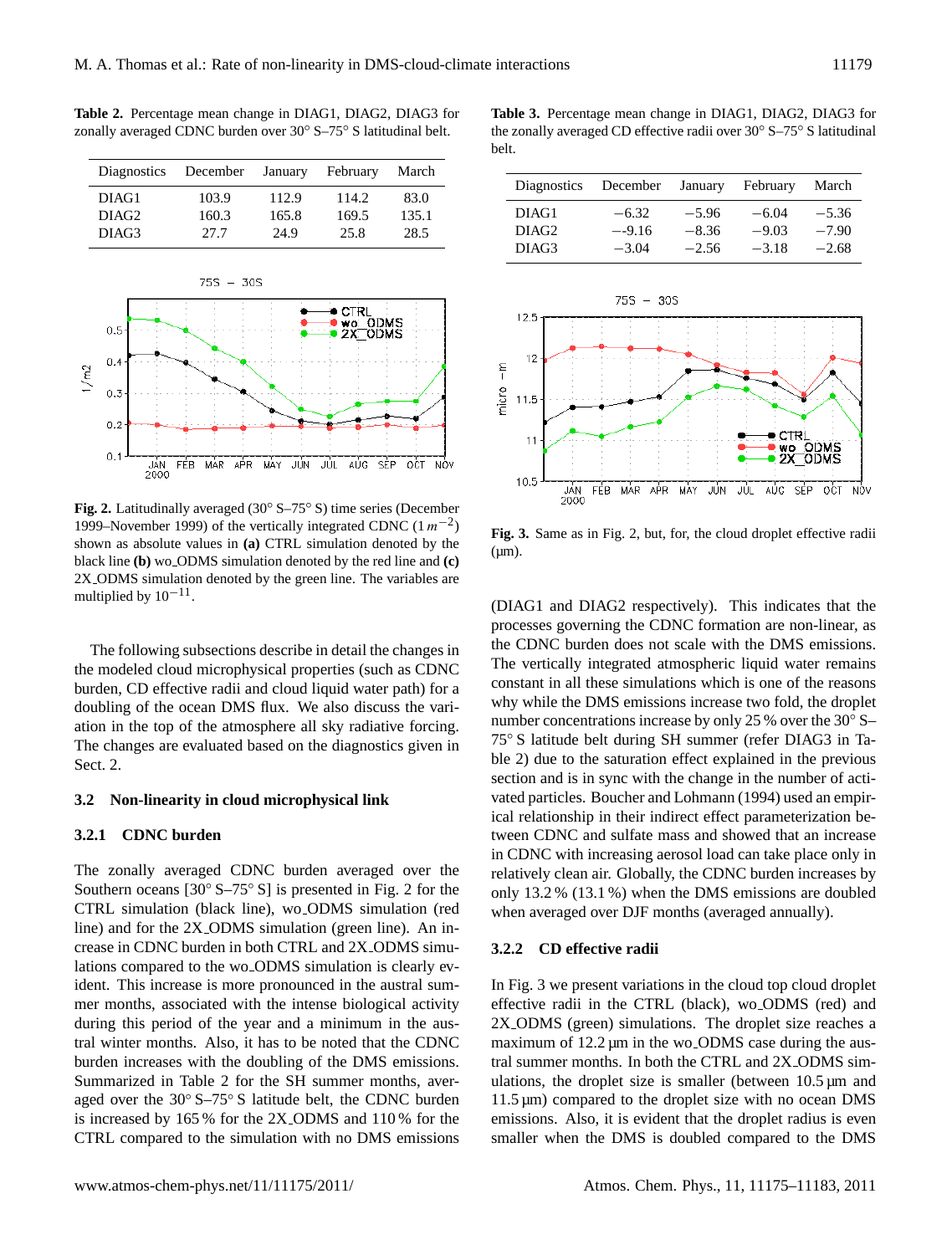in the CTRL simulation. The percentage differences of the simulated droplet radii presented in Table [3](#page-4-3) in the CTRL (DIAG1) and 2X ODMS (DIAG2) shows that the droplet radius is smaller by about 6 % and 9 % respectively compared to the droplet size in the wo ODMS simulation when averaged over 30◦ S–75◦ S latitude belt in DJF, a clear signature of the first indirect aerosol effect. The cloud droplet radius is primarily determined by liquid water content in the cloud and CDNC, which depends on the number of aerosol particles. There are more activated particles in the 2X ODMS simulation competing for the same amount of available atmospheric water (with only 0.11 % increase in 2X\_ODMS compared to CTRL), thereby, resulting in a reduction in the droplet size. Here, we can see that the decrease in droplet size with a two fold increment in DMS emissions is non-linear. The DIAG3 gives the variation in the droplet radii in the 2X ODMS compared to the DMS emissions in the CTRL simulation. The mean decrease is 2.9 % when the DMS emissions are doubled.

## **3.2.3 Cloud liquid water path**

The second IAE or the cloud lifetime effect is manifested as an increase in cloud liquid water path and hence, cloud cover. A decrease in cloud droplet effective radius due to an increase in aerosol amount leads to the decreased coalescence efficiency of cloud droplets. This further results in precipitation suppression and increase in cloud lifetime. The vertically integrated cloud liquid water in the three simulations carried out here are presented in Fig. [4.](#page-5-0) Here, it can be seen that there is an increase in cloud liquid water path when ocean DMS is included (black and green lines) in the simulations compared to the no DMS case (red line). This is because, the rate at which cloud droplets form rain drops is inversely proportional to CDNC, which means that an increase in aerosol concentrations and hence, CDNC delays the precipitation rate leading to increased liquid water path [\(Lohmann and Feichter,](#page-7-25) [1997\)](#page-7-25). The seasonality observed in the CTRL and the 2X ODMS simulations also follows the ocean DMS cycle with a maximum over the austral summer months and a minimum over the austral winter months. The cloud liquid water path increases with the doubling of ocean DMS over the 30◦ S–75◦ S latitude belt when compared to the CTRL scenario run.

Table [4](#page-5-1) gives the percentage changes in the vertically integrated cloud liquid water over the Southern oceans in SH summer. An increase of approximately 44 % in the CTRL and 61 % in the 2X ODMS simulation with respect to the wo ODMS simulation is simulated over the SH summer months when averaged south of 30S. Maximum increase in the cloud liquid water path is seen in the northern most band in the 30◦ S–75◦ S latitude band, with an average increase of 11.7 % over the Southern oceans, when the DMS emissions are doubled with respect to the DMS emissions in the CTRL simulation. Globally, an annual mean increase of 7.5 % is es-

<span id="page-5-1"></span>Table 4. Percentage mean change in DIAG1, DIAG2, DIAG3 for the zonally and vertically averaged cloud liquid water over 30<sup>°</sup> S–<br>**75° S** letitudinal halt 75◦ S latitudinal belt.

| Diagnostics December January |      |      | February | March |
|------------------------------|------|------|----------|-------|
| DIAG1                        | 39.8 | 43.8 | 47.7     | 42.53 |
| DIAG <sub>2</sub>            | 56.8 | 59.7 | 65.3     | 60.1  |
| DIAG3                        |      | 111  | 11.9     | 12.3  |



<span id="page-5-0"></span>**Fig. 4.** Same as Fig. [2,](#page-4-0) but, for, the cloud liquid water path  $(\text{kg m}^{-2})$ .

**Diagnostics December January February March** timated when the DMS emissions are doubled compared to the CTRL simulation which corresponds to a 0.35 % increase in the total cloud cover (not shown).

## **3.3 Aerosol radiative forcing at the TOA**

The TOA all sky radiative forcing is evaluated as the difulations) and the unperturbed (wo<sub>-</sub>ODMS) radiative fluxes duced aerosol radiative forcing at the TOA is estimated as the doubling DMS simulation. This means that under near constant atmospheric water vapor, a doubling of the DMS- $\frac{20}{3}$ emissions can result in an additional cooling of  $-1.4$  W m<sup>-2</sup> ference between the perturbed (CTRL and 2X ODMS sim-[\(Thomas et al.,](#page-7-10) [2010\)](#page-7-10). The global annual mean DMS in- $-2.03$  W m<sup>-2</sup> in the CTRL simulation and  $-3.42$  W m<sup>-2</sup> in compared to the ocean DMS emissions in the CTRL simulation. Note that the current net global anthropogenic radiative forcing is  $\sim$ 1.6 W m<sup>-2</sup> compared to pre-industrial values [\(Solomon et al.,](#page-7-1) [2007\)](#page-7-1).

The TOA radiative forcing over the Southern oceans during the SH austral months are presented in Table [5](#page-6-9) in the CTRL (given in brackets) and in the 2X ODMS simulations. The values have a maximum of  $-24$  W m<sup>-2</sup> and a minimum of −6 W m−<sup>2</sup> over the Southern oceans during SH summer for the 2X ODMS case. In the CTRL scenario case, the radiative forcing at the TOA range between  $-14$  W m<sup>-2</sup> and  $-5 \text{ W m}^{-2}$ . The largest changes (5 W m<sup>-2</sup>) in the TOA radiative forcing for the 2X ODMS case in comparison to the CTRL occur in the 30◦ S–60◦ S latitude band. However,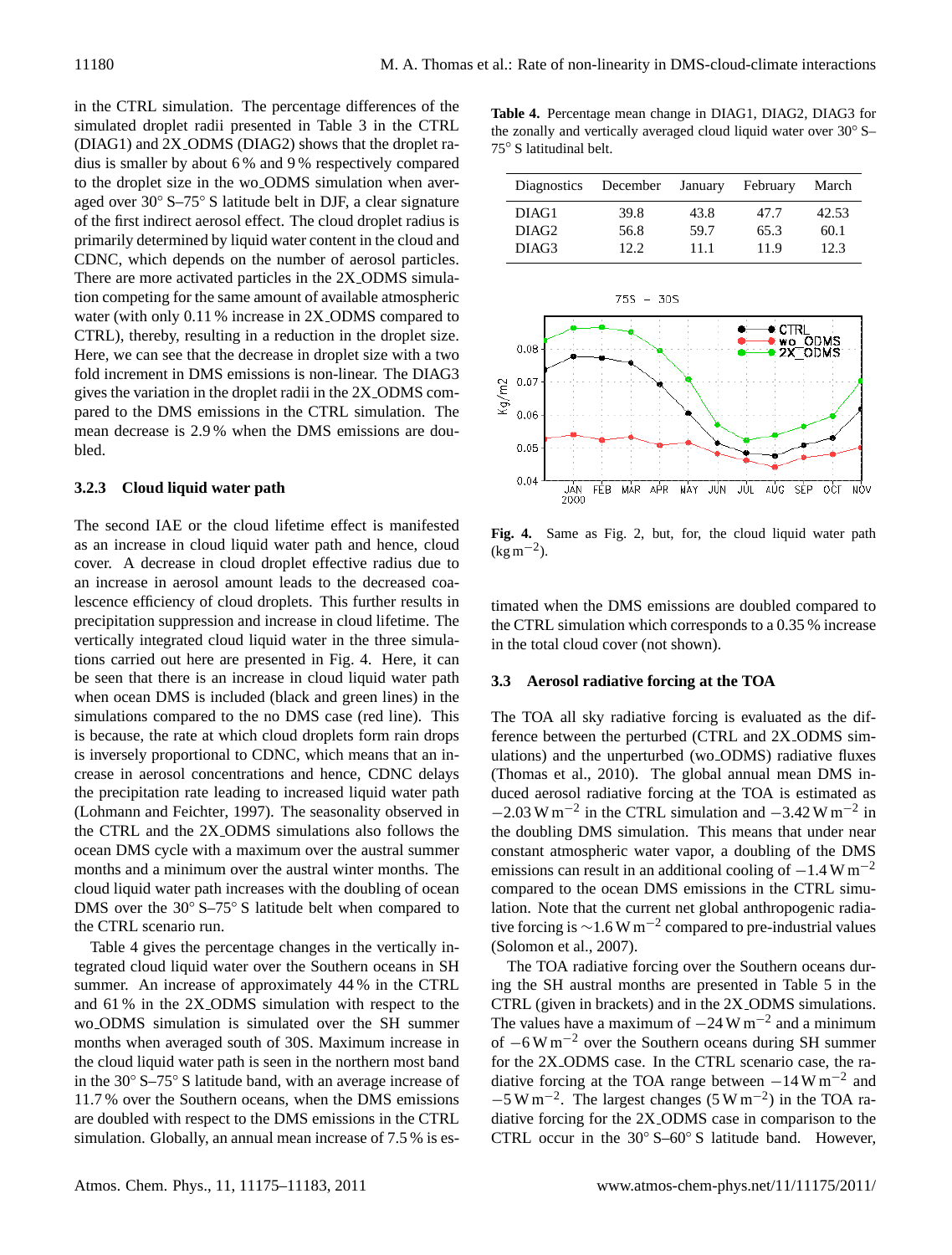<span id="page-6-9"></span>**Table 5.** Top of the atmosphere, all sky radiative forcing in control DMS emission (given in brackets) and double DMS emissions case over the latitudinal belts as given in the table during the SH summer months.

| Diagnostics                    | December   | January    | February   | March      |
|--------------------------------|------------|------------|------------|------------|
| $45^{\circ}$ S-30 $^{\circ}$ S | $-19.02$   | $-18.69$   | $-19.21$   | $-14.77$   |
|                                | $(-13.24)$ | $(-13.98)$ | $(-14.07)$ | $(-10.65)$ |
| $60^{\circ}$ S-45 $^{\circ}$ S | $-24.83$   | $-24.85$   | $-18.33$   | $-9.90$    |
|                                | $(-17.67)$ | $(-18.57)$ | $(-13.86)$ | $(-6.98)$  |
| $75^{\circ}$ S-60 $^{\circ}$ S | $-9.21$    | $-9.96$    | $-6.13$    | $-2.32$    |
|                                | $(-7.67)$  | $(-7.71)$  | $(-5.06)$  | $(-1.71)$  |

the variation in the TOA radiative forcing pertaining to a doubling of DMS is relatively small (maximum decrease is  $-2.3 \text{ W m}^{-2}$ ) in the Southern most belt in the SH.

#### **4 Summary and conclusions**

An assessment of the degree of non-linearity in DMS-cloudclimate interactions is crucial as it has implications for our understanding of these links in future climate as well as evaluation of geoengineering studies that propose to modulate low-level marine water clouds. The global model ECHAM5- HAMMOZ enables us to investigate such non-linearity in different processes by taking into account the linked chemistry, aerosol and cloud microphysical processes. For this, we compared the DMS derived changes in the cloud microphysical properties between a control simulation and one in which DMS emissions were doubled. Simulations are carried out in the T42L31 resolution by forcing the model with ERA-40 meteorological fields for 13 months from Dec 1999. In these simulations the vertically integrated atmospheric water vapor is a constant. In the control simulation, the ocean DMS concentration is prescribed from the [Kettle and Andreae](#page-7-21) [\(2000\)](#page-7-21) database.

The main findings of this paper are summarized below. The DMS flux to the atmosphere is  $8.34 \times 10^{-12}$  Kg(S) m<sup>-2</sup> s<sup>-1</sup> in the CTRL simulation. With the doubling of the DMS emissions, we increase the H2SO<sup>4</sup> burden by only 28 %, SO<sup>2</sup> burden by 81 % and AOD by  $\sim$ 20 % over the SH summer months in the 30° S–75° S belt. This resulted in an increase in the vertically integrated CDNCs by 25 %. Since the vertically integrated atmospheric liquid water vapor is a constant, an increase in CDNCs leads to a reduction in cloud droplet radius. We simulate a decrease by 3.4 % in the droplet radius over the Southern oceans in DJF. The equivalent increase in cloud liquid water path is 10.7 %. These percentage deviations do not change substantially when averaged over the globe, as the largest changes in the DMS aerosol-cloud-climate interactions are observed over the Southern oceans which is a region of maximum DMS emissions during the SH summer. The

aforementioned changes in cloud microphysical properties results in a global annual mean cooling at the TOA of  $-3.42 \text{ W m}^{-2}$ ; an additional cooling of  $-1.4 \text{ W m}^{-2}$  when the DMS emissions to the atmosphere are doubled. The results from our study implies that the aerosol chemistrycloud microphysics link is highly non-linear. Finally, we would like to mention that the discussions on geoengineering methodologies that propose modulations of low-level marine water clouds are centered mainly on two aerosol proposals: one where the injection of sea salt aerosols to counteract warming is envisaged, and the other, where iron fertilization in oceans is estimated to stimulate DMS-cloud climate interactions. The present study would provide useful insights in evaluating the latter proposal.

## **Supplement related to this article is available online at: [http://www.atmos-chem-phys.net/11/11175/2011/](http://www.atmos-chem-phys.net/11/11175/2011/acp-11-11175-2011-supplement.pdf) [acp-11-11175-2011-supplement.pdf](http://www.atmos-chem-phys.net/11/11175/2011/acp-11-11175-2011-supplement.pdf)**.

*Acknowledgements.* This work was supported and funded by the QUEST-feedbacks project under the UK Natural Environment Research Council (NERC) QUEST programme.

Edited by: M. Kulmala

## **References**

- <span id="page-6-1"></span>Albrecht, B.: Aerosols, cloud microphysics and fractional cloudiness, Science, 245, 1227–1230, 1989.
- <span id="page-6-3"></span>Auvray, M., Bey, I., Llull, E., Schultz, M. G., and Rast, S.: A model investigation of tropospheric ozone chemical tendencies in long-range transported pollution plumes, J. Geophys. Res., 112, D05304, doi:10.1029/2006JD007137, 2007.
- <span id="page-6-8"></span>Boucher, O. and Lohmann, U.: The sulfate-CCN-cloud albedo effect, Tellus, 47B, 281–300, 1994.
- <span id="page-6-5"></span>Boucher, O., Moulin, C., Belviso, S., Aumont, O., Bopp, L., Cosme, E., von Kuhlmann, R., Lawrence, M. G., Pham, M., Reddy, M. S., Sciare2, J., and Venkataraman, C.: DMS atmospheric concentrations and sulphate aerosol indirect radiative forcing: a sensitivity study to the D MS source representation and oxidation, Atmos. Chem. Phys., 3, 49–65, [doi:10.5194/acp-3-49-2003,](http://dx.doi.org/10.5194/acp-3-49-2003) 2003.
- <span id="page-6-2"></span>Boyd, P. W.: Ranking geo-engineering schemes, Nature Geosci., 1, 722–724, 2008.
- <span id="page-6-0"></span>Carslaw, K. S., Boucher, O., Spracklen, D. V., Mann, G. W., Rae, J. G. L., Woodward, S., and Kulmala, M.: A review of natural aerosol interactions and feedbacks within the Earth system, Atmos. Chem. Phys., 10, 1701–1737, [doi:10.5194/acp-10-1701-](http://dx.doi.org/10.5194/acp-10-1701-2010) [2010,](http://dx.doi.org/10.5194/acp-10-1701-2010) 2010.
- <span id="page-6-4"></span>Chuang, C. C. and Penner, J. E.: Effects of anthropogenic sulfate on cloud drop nucleation and optical properties, Tellus, 47B, 566– 577, 1995.
- <span id="page-6-7"></span>Feichter, J., Kjellstrom, E., Rodhe, H., Dentener, F., Lelieveld, J., and Roelofs, G.: Simulation of the tropospheric sulfur cycle in a global climate model, Atmos. Environ., 30, 1693–1707, 1996.
- <span id="page-6-6"></span>Gondwe, M., Krol, M., Gieskes, W., Klaassen, W., and de Baar, H.: The contribution of ocean-leaving DMS to the global atmo-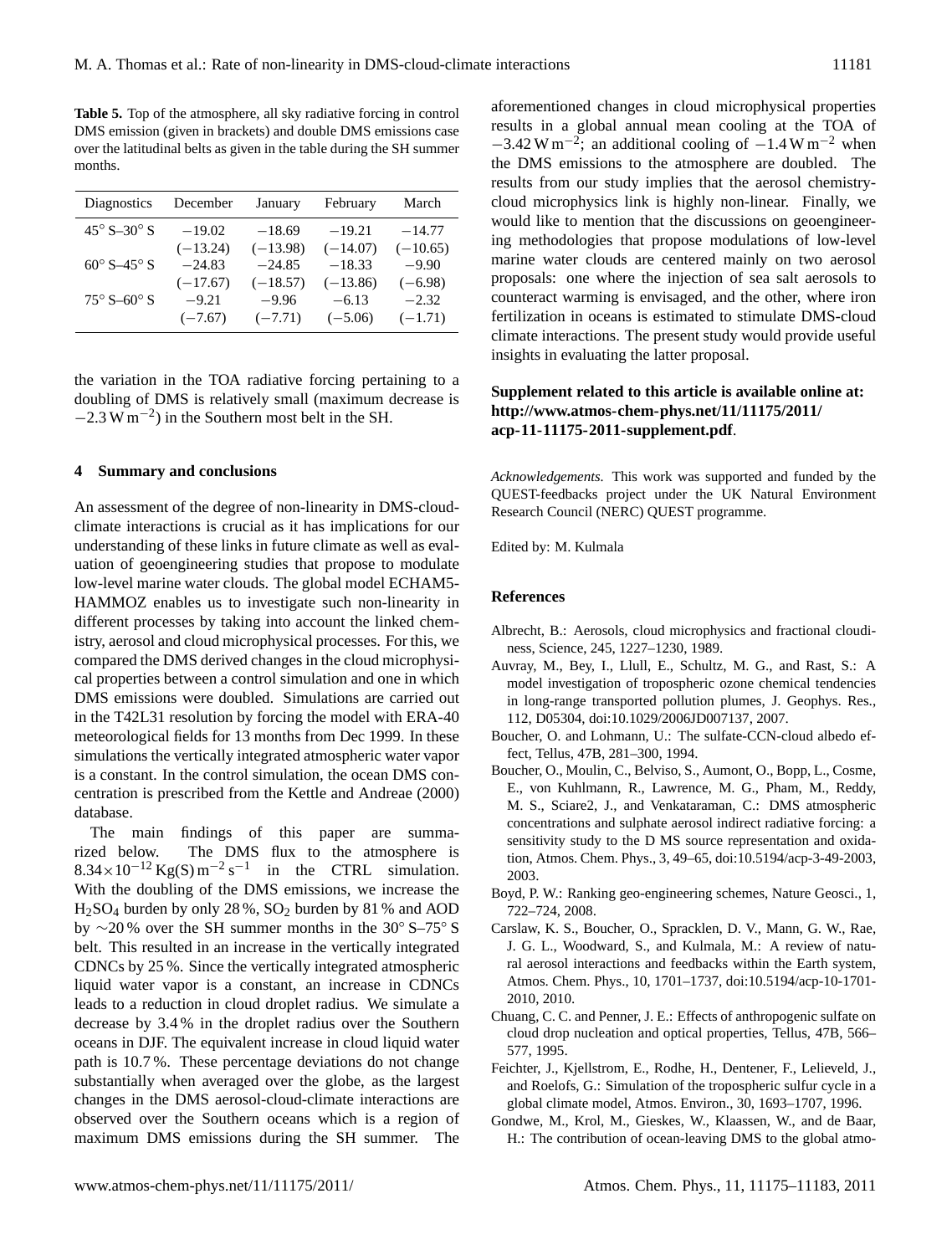spheric burdens of DMS, MSA,  $SO_2$ , and nss $SO_4$ =, Global Biogeochem. Cy., 17, 1056, doi:10.1029/2002GB001937, 2003.

- <span id="page-7-3"></span>Jones, A., Haywood, J., and Boucher, O.: Climate impacts of geoengineering marine stratocumulus clouds, J. Geophys. Res., 114, D10106, doi:10.1029/2008JD011450, 2009.
- <span id="page-7-21"></span>Kettle, A. and Andreae, M.: Flux of dimethylsulfide from the oceans: A comparison of updated data sets and flux models, J. Geophys. Res., 105, 26793–26808, 2000.
- <span id="page-7-16"></span>Khairoutdinov, M. and Kogan, Y.: A new cloud physics parameterization in a large-eddy simulation model of marine stratocumulus, Mon. Weather Rev., 128, 229–243, 2000.
- <span id="page-7-4"></span>Korhonen, H., Carslaw, K. S., and Romakkaniemi, S.: Enhancement of marine cloud albedo via controlled sea spray injections: a global model study of the influence of emission rates, microphysics and transport, Atmos. Chem. Phys., 10, 4133–4143, [doi:10.5194/acp-10-4133-2010,](http://dx.doi.org/10.5194/acp-10-4133-2010) 2010.
- <span id="page-7-9"></span>Latham, J., Rasch, P., Chen, C.-C., Kettles, L., Gadian, A., Gettelman, A., Morrison, H., Bower, K., and Choularton, T.: Global temperature stabilization via controlled albedo enhancement of low-level maritime clouds, Philos. T. R. Soc. A, 366, 3969–3987, 2008.
- <span id="page-7-25"></span>Lohmann, U. and Feichter, J.: Impact of sulfate aerosols on albedo and lifetime of clouds: A sensitivity study with the ECHAM4 GCM, J. Geophys. Res., 102, 13685–13700, 1997.
- <span id="page-7-0"></span>Lohmann, U. and Feichter, J.: Global indirect aerosol effects: a review, Atmos. Chem. Phys., 5, 715–737, [doi:10.5194/acp-5-715-](http://dx.doi.org/10.5194/acp-5-715-2005) [2005,](http://dx.doi.org/10.5194/acp-5-715-2005) 2005.
- <span id="page-7-19"></span>Lohmann, U., Feichter, J., Chuang, C. C., and Penner, J. E.: Predicting the number of cloud droplets in the ECHAM GCM, J. Geophys. Res., 104, 9169–9198, 1999.
- <span id="page-7-15"></span>Lohmann, U., Stier, P., Hoose, C., Ferrachat, S., Kloster, S., Roeckner, E., and Zhang, J.: Cloud microphysics and aerosol indirect effects in the global climate model ECHAM5-HAM, Atmos. Chem. Phys., 7, 3425–3446, [doi:10.5194/acp-7-3425-2007,](http://dx.doi.org/10.5194/acp-7-3425-2007) 2007.
- <span id="page-7-22"></span>Monahan, E., Spiel, D., and Davidson, K.: Oceanic whitecaps and their role in air-sea exchange, chapter: A model of marine aerosols generation via whitecaps and wave disruption, D. Reidel, Norwell, Massachusetts, USA, 252 ed., 167–174, 1986.
- <span id="page-7-20"></span>Nightingale, P. D., Malin, G., Law, C. S., Liss, A. J. W. P. S., Liddicoat, M. I., Boutin, J., and Upstill-Goddard, R. C.: In situ evaluation of air-sea gas exchange parameterizations using novel conservative and volatile tracers, Global Biogeochem. Cy., 14, 373– 388, 2000.
- <span id="page-7-5"></span>Pandis, S. N., Russell, L. M., and Seinfeld, J. H.: The relationship between DMS flux and CCN concentrations in remote marine regions, J. Geophys. Res., 99, 16945–16957, 1994.
- <span id="page-7-18"></span>Peng, Y. and Lohmann, U.: Sensitivity study of the spectral dispersion of the cloud droplet size distribution on the indirect aerosol effect, Geophys. Res. Lett, 30, 1507, [doi:10.1029/2003GL017192,](http://dx.doi.org/10.1029/2003GL017192) 2003.
- <span id="page-7-13"></span>Pozzoli, L.: Climate and chemistry interactions: Development and evaluation of a coupled chemistry-aerosol-climate model, PhD thesis, Ecole Polytech. Fed. de Lausanne, Lausanne, Switzerland, 2007.
- <span id="page-7-24"></span>Pozzoli, L., Bey, I., Rast, J. S., Schultz, M. G., Stier, P., and Feichter, J.: Trace gas and aerosol interactions in the fully coupled model of aerosol-chemistry-climate ECHAM5- HAMMOZ: 1. Model description and insights from the spring

2001 TRACE-P experiment, J. Geophys. Res., 113, D07308, doi:10.1029/2007JD009007, 2008a.

- <span id="page-7-14"></span>Pozzoli, L., Bey, I., Rast, J. S., Schultz, M. G., Stier, P., and Feichter, J.: Trace gas and aerosol interactions in the fully coupled model of aerosol-chemistry-climate ECHAM5- HAMMOZ: 2. Impact of heterogeneous chemistry on the global aerosol distributions, J. Geophys. Res., 113, D07309, doi:10.1029/2007JD009008, 2008b.
- <span id="page-7-2"></span>Quaas, J., Ming, Y., Menon, S., Takemura, T., Wang, M., Penner, J. E., Gettelman, A., Lohmann, U., Bellouin, N., Boucher, O., Sayer, A. M., Thomas, G. E., McComiskey, A., Feingold, G., Hoose, C., Kristjánsson, J. E., Liu, X., Balkanski, Y., Donner, L. J., Ginoux, P. A., Stier, P., Grandey, B., Feichter, J., Sednev, I., Bauer, S. E., Koch, D., Grainger, R. G., Kirkevg, A., Iversen, T., Seland, Ø., Easter, R., Ghan, S. J., Rasch, P. J., Morrison, H., Lamarque, J.-F., Iacono, M. J., Kinne, S., and Schulz, M.: Aerosol indirect effects –general circulation model intercomparison and evaluation with satellite data, Atmos. Chem. Phys., 9, 8697–8717, [doi:10.5194/acp-9-8697-2009,](http://dx.doi.org/10.5194/acp-9-8697-2009) 2009.
- <span id="page-7-7"></span>Rasch, P. J., Latham, J., and Chen, C. C.: Geoengineering by cloud seeding: Influence on sea ice and climate system., Environ. Res. Lett., 4, 8 pp., 2009.
- <span id="page-7-12"></span>Rast, S., Schultz, M. G., Aghedo, A. M., Bey, I., Brasseur, G. P., Diehl, T., Esch, M., Ganzeveld, L., Kirchner, I., Kornblueh, L., Rhodin, A., Roeckner, E., Schmidt, H., Schroeder, S., Schulzweida, U., Stier, P., and van Noije, T.: Evaluation of the tropospheric chemistry general circulation model ECHAM5- MOZ and its application to the analysis of the interannual variability in tropospheric ozone from 1960-2000, chemical composition of the trosposphere for the period 1960-2000 (RETRO), MPI-Reports on Earth System Science, in preparation, 2011.
- <span id="page-7-6"></span>Russell, L. M., Pandis, S. N., and Seinfeld, J. H.: Aerosol production and growth in the marine boundary layer, J. Geophys. Res., 99, 20989–21003, 1994.
- <span id="page-7-8"></span>Salter, S., Sortino, G., and Latham, J.: Sea-going hardware for the cloud albedo method of reversing global warming., Phil. Trans.R. Soc., A366, 3989–4006, 2008.
- <span id="page-7-23"></span>Smith, M. and Harrison, N.: The sea spray generation function, J. Aerosol Sci., 29, 189–190, 1998.
- <span id="page-7-1"></span>Solomon, S., Qin, D., Manning, M., Chen, Z., Marquis, M., Averyt, K., Tignor, M., and Miller, H. L. (eds.): IPCC, 2007: Summary for Policymakers, in: Climate Change 2007: The Physical Science Basis. Contribution of Working Group I to the Fourth Assessment Report of the Intergovernmental Panel on Climate Change., Cambridge University Press, Cambridge, UK and New York, NY, USA, 2007.
- <span id="page-7-11"></span>Stier, P., Feichter, J., Kinne, S., Kloster, S., Vignati, E., Wilson, J., Ganzeveld, T., Tegen, I., Werner, M., Balkanski, Y., Schulz, M., Boucher, O., Minikin, A., and Petzold, A.: The aerosolclimate model ECHAM5-HAM, Atmos. Chem. Phys., 5, 1125– 1165, [doi:10.5194/acp-5-1125-2005,](http://dx.doi.org/10.5194/acp-5-1125-2005) 2005.
- <span id="page-7-10"></span>Thomas, M. A., Suntharalingam, P., Pozzoli, L., Rast, S., Devasthale, A., Kloster, S., Feichter, J., and Lenton, T. M.: Quantification of DMS aerosol-cloud-climate interactions using the ECHAM5-HAMMOZ model in a current climate scenario, Atmos. Chem. Phys., 10, 7425–7438, [doi:10.5194/acp-10-7425-](http://dx.doi.org/10.5194/acp-10-7425-2010) [2010,](http://dx.doi.org/10.5194/acp-10-7425-2010) 2010.
- <span id="page-7-17"></span>Tompkins, A. M.: A prognostic parameterization for the subgridscale variability of water vapor and clouds in large-scale models